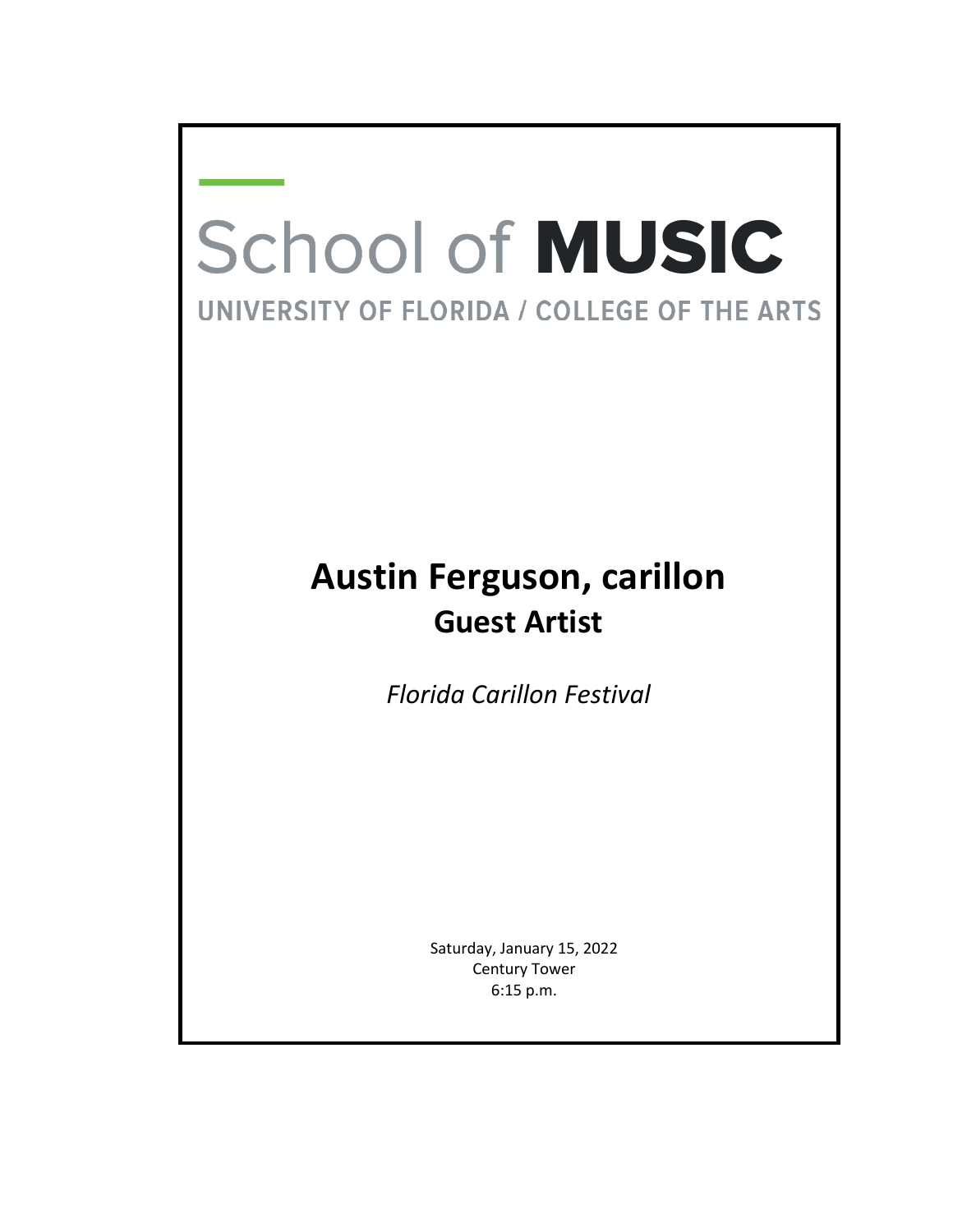| Program                                                                                                                                                                        |                                                                                 |
|--------------------------------------------------------------------------------------------------------------------------------------------------------------------------------|---------------------------------------------------------------------------------|
| I Was Glad                                                                                                                                                                     | Sir Charles Hubert Hastings Parry, arr. Austin Ferguson<br>$(1848-1918)/(1993)$ |
| $-$ FAMILIAR MELODIES $-$                                                                                                                                                      |                                                                                 |
| We Shall Overcome                                                                                                                                                              | Charles Albert Tindley, arr. Milford Myhre<br>$(1920-2005)/(1931)$              |
| Swing Low, Sweet Chariot                                                                                                                                                       | arr. Laura Hewit Whipple<br>$(1920 - 2005)$                                     |
| It is Well with My Soul                                                                                                                                                        | Philip Bliss, arr. Ferguson<br>$(1838 - 1876)$                                  |
| - FROM (AND INSPIRED BY) FLORIDA-                                                                                                                                              |                                                                                 |
| Two Impressions of the Sky<br>I. Twilight<br>II. Storm                                                                                                                         | Scott Hummel<br>(1997)                                                          |
| Five North American Folk Songs<br>Poor Wayfaring Stranger<br>٠<br>Go 'Way From My Window<br>$\bullet$<br>All the Pretty Little Horses<br>Shenandoah<br>The Wonderful Crocodile | Milford Myhre                                                                   |
| $-$ CARILLON ORIGINALS $-$                                                                                                                                                     |                                                                                 |
| Reconciliation                                                                                                                                                                 | Charles Zettek, Jr.<br>(1951)                                                   |
| Prelude and Fugue                                                                                                                                                              | Albert Gerken<br>(1958)                                                         |
| $-$ JAZZ STANDARDS $-$                                                                                                                                                         |                                                                                 |
| Mood Indigo                                                                                                                                                                    | Duke Ellington, arr. Jos Lerinckx<br>(1899-1974)/(1920-2000)                    |
| <b>Moonlight Serenade</b>                                                                                                                                                      | Glenn Miller, arr. Lerinckx<br>$(1904 - 1944)$                                  |
| Misty                                                                                                                                                                          | Erroll Garner, arr Lerinckx<br>$(1923 - 1977)$                                  |
| $-$ SIGNING OFF $-$                                                                                                                                                            |                                                                                 |
| Stardust                                                                                                                                                                       | Hoagy Carmichael, arr. Sally Slade Warner<br>(1899-1981)/(1932-2009)            |